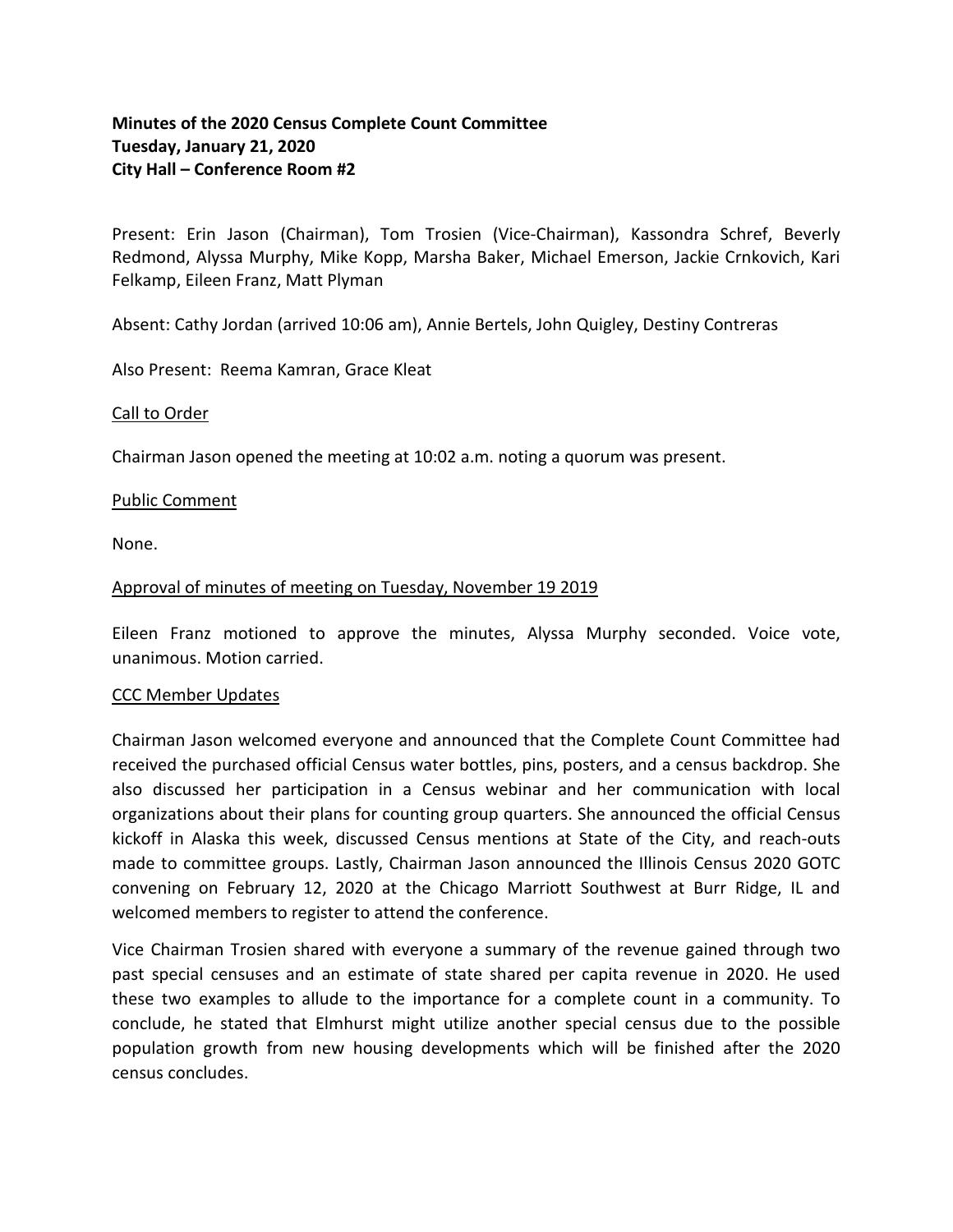Matthew Plyman spoke that December Monthly Report due to the Metropolitan Mayor's Caucus for the state provided census grant had been submitted, and that there were no reported expenditures for the month. Vice Chairman Trosien followed up by explaining that the MMC Monthly Reports includes both budgetary and activity sections for each month with Census activities.

Alyssa Murphy discussed the commitment and challenges that census employees will face in the upcoming census.

Beverly Redmond shared some of District 205's plans for the 2020 Census including having a booth at the upcoming open house, and the District's plan to include messages about the importance of the census in the District's weekly newsletters in English and Spanish.

Cathy Jordan announced Chairman Jason will attend the March Senior Citizens Commission meeting to discuss Census updates. Additionally, the DuPage County CCC will work with Meals on Wheels to provide Census information to its patrons. Lastly, she informed the board that the Chicago Tribune is printing information about the Census for its readers.

Michael Emerson discussed the plans for Elmhurst College that includes arranging a Census information table on March  $18<sup>th</sup>$  with pizza in the College Cafeteria. Also, Chairman Jason will sit for an interview with WRSE, the college's radio station on March  $17<sup>th</sup>$ . In addition, there will be email blasts, Facebook posts, and Tweets informing students about the upcoming Census.

# Discussion: 2020 Census Planning

# **Update from Census Bureau**

Chairman Jason informed the Committee that the Census Bureau has published an interactive map on the Census Bureau website that shows statistics for each census tract for the entire country. For Elmhurst, the Census Bureau will first send instructions for the census in English by mail encouraging online or phone in result reporting, then the Bureau will target specific tracts with instructions that are in Spanish and possibly enumerators. The instructions will explain the official questionnaire and what type of questions that will be asked. Lastly, the Committee was shown a Preview of the 2020 Census Video Language Guide which explains the official online Census Questionnaire which has since been posted on Elmhurst.org/census2020.

# **Local Faces "Everyone Counts, Elmhurst" Campaign Roll-Out & Schedule**

Kassondra Schref discussed the new Elmhurst Census website which includes general information on the census, the City's Census Marketing Campaign, "Everyone Counts, Elmhurst," and will eventually include a link to the official Census Questionnaire. Secondly, she discussed "Everyone Counts, Elmhurst's" 12 Local Faces posters which covers a person for the possible undercounted population groups in Elmhurst. The posters are located throughout town at many popular locations and on the Robert T Palmer Drive Underpass electronic banner. There will also be 12 videos for each of the 12 posters that will have additional information on